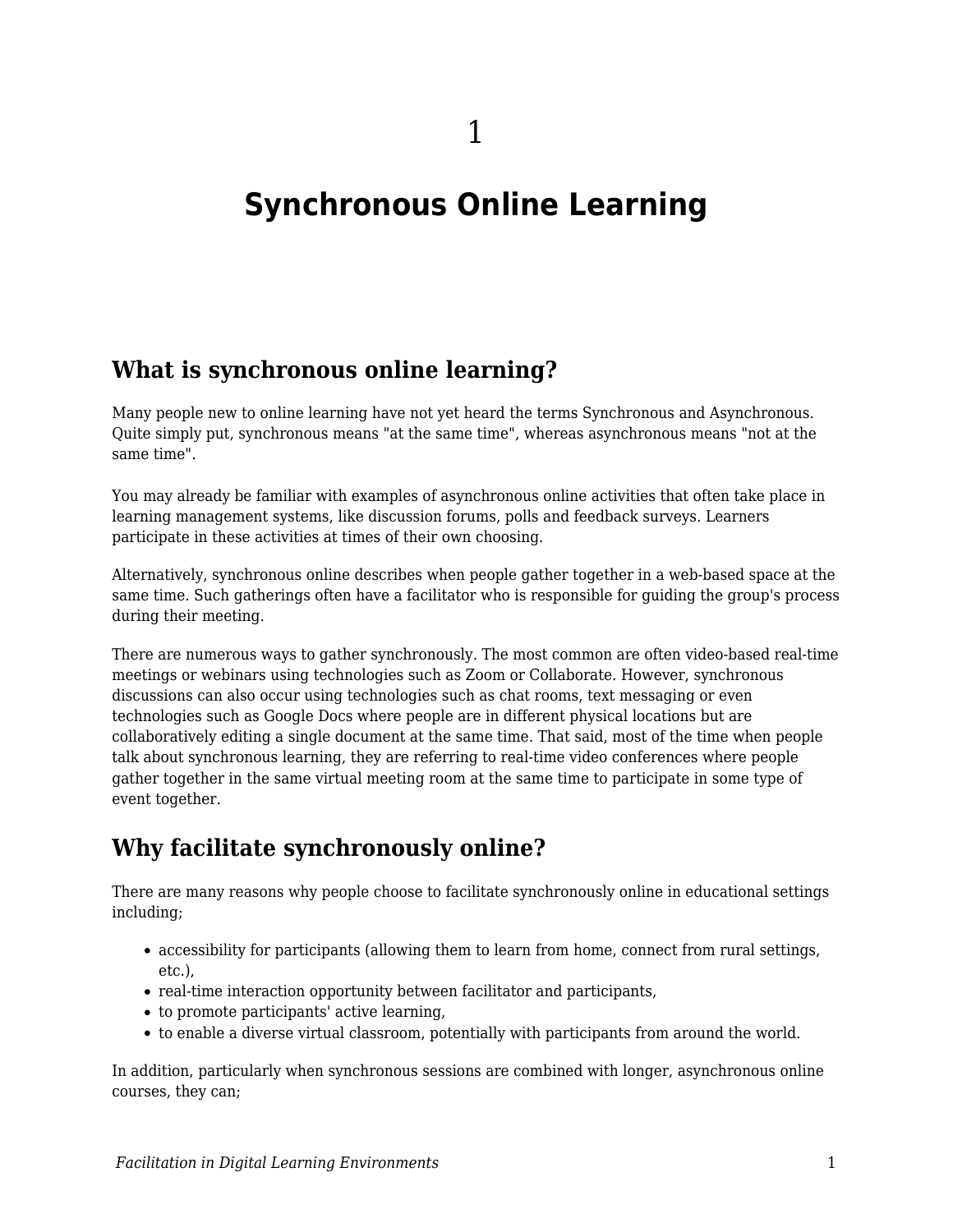- drive deeper discussions around course topics,
- build course community among participants and participants/facilitator(s),
- decrease participants' feelings of isolation,
- address participants' concerns or questions at the beginning of the course or points throughout.

Stefan Hrastinski, in his 2008 articl[e](https://er.educause.edu/articles/2008/11/asynchronous-and-synchronous-elearning) ["Asynchronous & Synchronous E-Learning"](https://er.educause.edu/articles/2008/11/asynchronous-and-synchronous-elearning), notes:

"Synchronous learning, commonly supported by media such as videoconferencing and chat, has the potential to support e-learners in the development of learning communities. Learners and teachers experience synchronous e-learning as more social and avoid frustration by asking and answering questions in real time."

Though the quote above mentions just videoconferencing and chat, today it could be argued that we rely even more heavily on web-conferencing platforms to support synchronous learning online, and these platforms also offer the benefits described above. And Martin & Parker (2014), in their article ["Use of Synchronous Virtual Classrooms: Why, Who and How?",](https://www.researchgate.net/profile/Florence_Martin4/publication/265335172_Use_of_Synchronous_Virtual_Classrooms_Why_Who_and_How_MERLOT_Journal_of_Online_Learning_and_Teaching_10_2_192-210/links/5408a12d0cf2822fb7354c1f.pdf) have noted that "synchronous virtual classrooms via web conferencing systems are increasingly being used in higher education".

## **Potential limitations**

While there are benefits to learning synchronously, there are some limitations that facilitators should be aware of. These include;

- the difficulty in choosing a time for the session(s) that all participants can attend (i.e. geographically different time zones, work and family schedules etc.),
- the contradiction between what participants have potentially signed up for (e.g. students who choose to learn online for its asynchronous benefits and flexibility) and the planning of accompanying synchronous events which must be attended at a certain time and day,
- increased technology requirements (i.e. bandwidth, webcam, microphone),
- maintaining an accessible environment for all participants.

### **Synchronous facilitation skills**

Facilitating in synchronous online environments is something that is fairly new to many of us (Jones & Gallen 2016). Jones & Gallen (2016) also indicate that "it is useful to make a distinction between the development of technical competence and the development of practices which facilitate effective learning using such tools" (p. 616). So as facilitators in these environments we must not only learn and enhance our technical skills but our facilitation skills as well.

Jennifer Hofmann, President of InSync Training, a corporation that specializes in "virtual training", argues that there are multiple skills for synchronous online facilitation, which are different than what is needed in the face to face classroom. In her article, ["Virtually There: Developing the Competencies](https://trainingmag.com/virtually-there-developing-competencies-virtual-classroom-facilitators) [of Virtual Classroom Facilitators"](https://trainingmag.com/virtually-there-developing-competencies-virtual-classroom-facilitators), she lists the following areas as crucial for "virtual trainers" to be skilled in.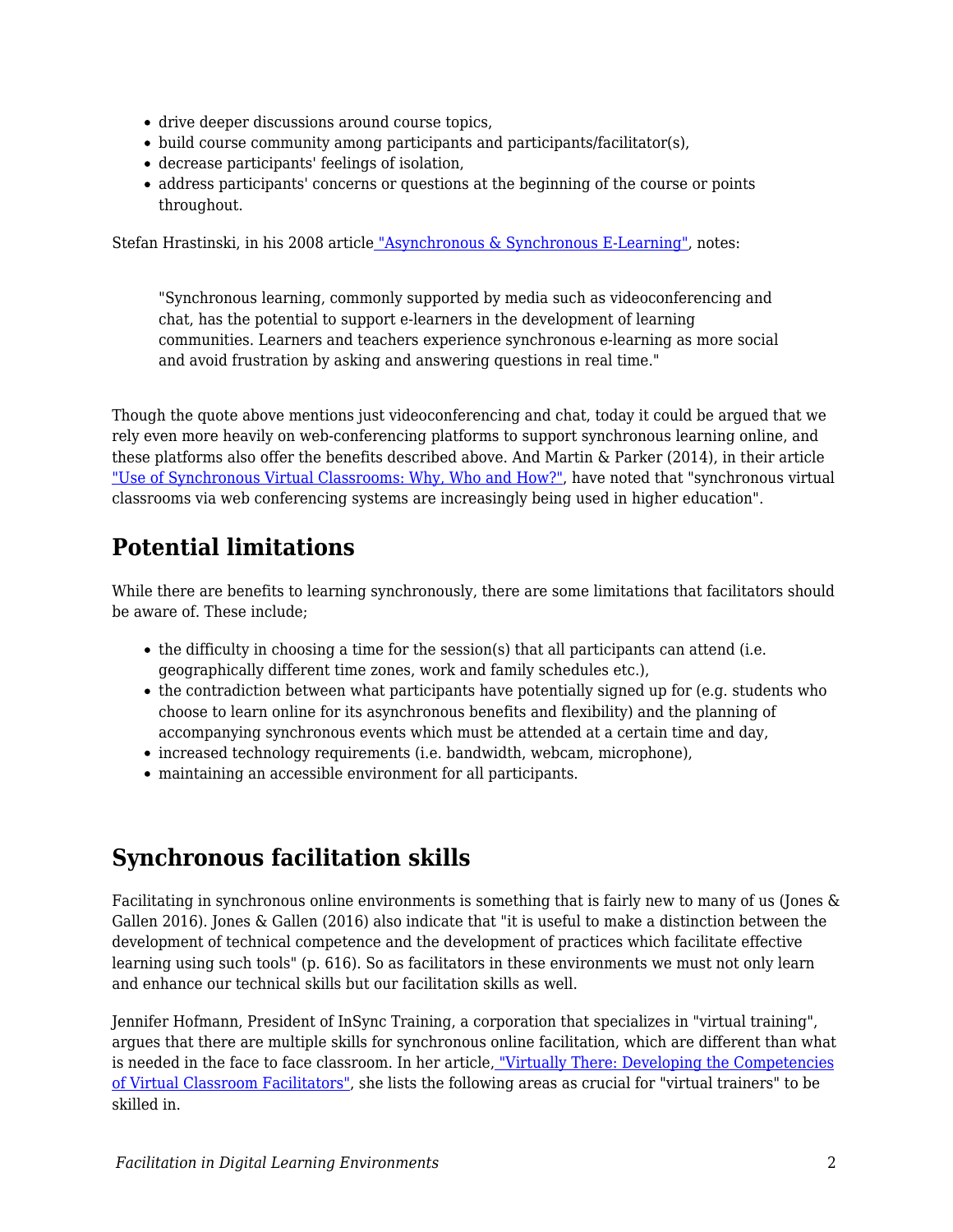- 1. **Digital Literacy.** The ability to find, evaluate, utilize, share and create content using information technologies and the Internet
- 2. **Virtual Classroom Fluency.** The ability to gauge the success of a virtual activity or conversation by reading digital cues and managing simultaneous conversations.
- 3. **Cultural Intelligence.** The ability to consider the audience and facilitate interactions that are inclusive and provide needed support for the culturally diverse global audience.
- 4. **Time Management.** The ability to manage a virtual event in such a way that participants are engaged, desired outcomes are met, and a strict timetable is adhered to.
- 5. **Application of Adult Learning Principles.** The ability to analyze a blended learning design to ensure the principles of Adult Learning are upheld and program objectives are met.

#### **Attribution**

This chapter is adapted from the FLO Synchronous workshop by BCcampus and released under a CC-BY license.